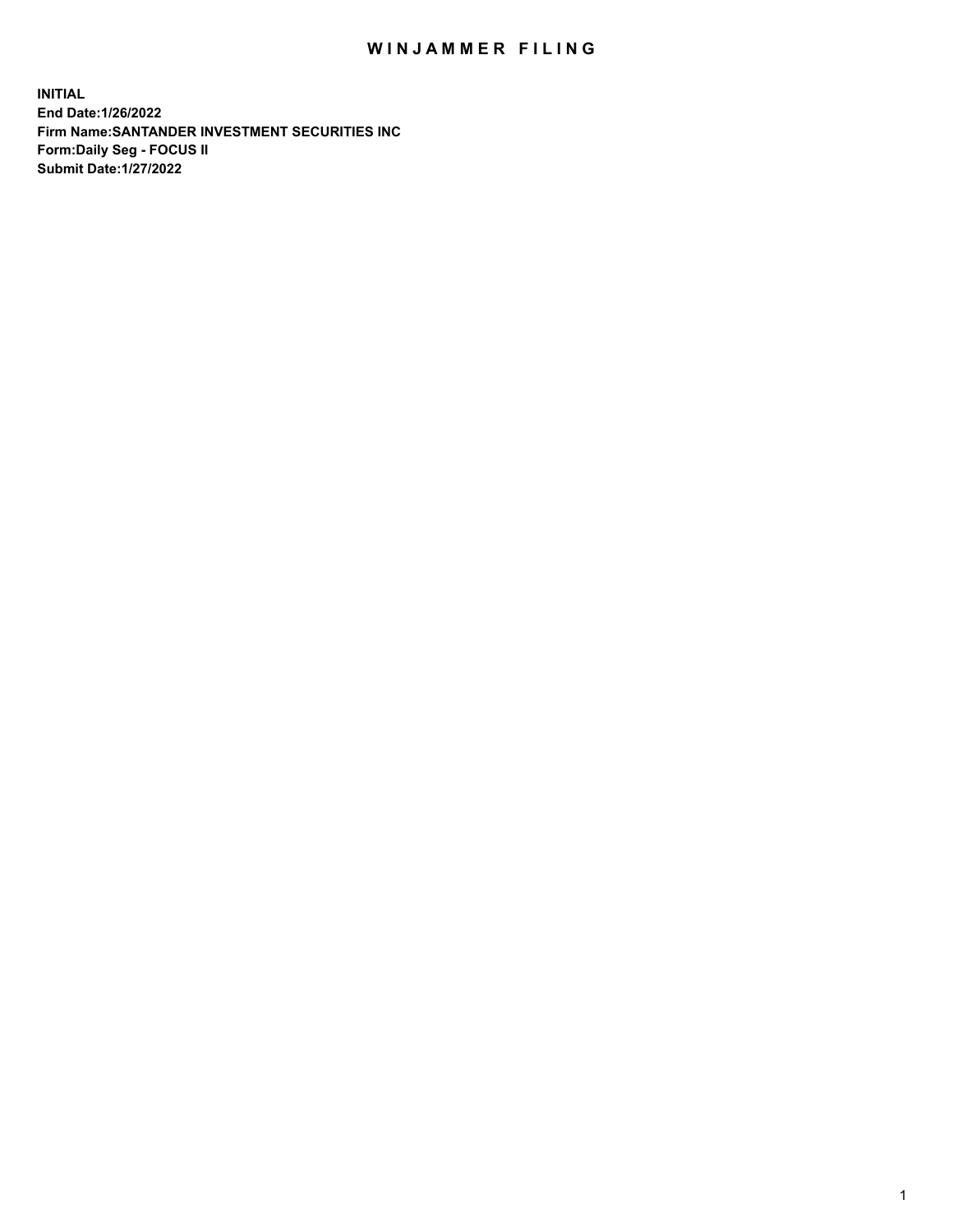**INITIAL End Date:1/26/2022 Firm Name:SANTANDER INVESTMENT SECURITIES INC Form:Daily Seg - FOCUS II Submit Date:1/27/2022 Daily Segregation - Cover Page**

**Name of Company** 

**Contact Name** 

| <b>SANTANDER INVESTMENT</b> |
|-----------------------------|
| <b>SECURITIES INC</b>       |
| <b>Richard Ro</b>           |

| Contact Phone Number                                                      | (212) 350-3662          |
|---------------------------------------------------------------------------|-------------------------|
| <b>Contact Email Address</b>                                              | richard.ro@santander.us |
| FCM's Customer Segregated Funds Residual Interest Target (choose one):    |                         |
| a. Minimum dollar amount: ; or                                            | 70,000,000              |
| b. Minimum percentage of customer segregated funds required:%; or         | <u>0</u>                |
| c. Dollar amount range between: and; or                                   | 0 <sub>0</sub>          |
| d. Percentage range of customer segregated funds required between:% and%. | <u>0 0</u>              |

| FCM's Customer Secured Amount Funds Residual Interest Target (choose one):<br>a. Minimum dollar amount: ; or<br>b. Minimum percentage of customer secured funds required:%; or<br>c. Dollar amount range between: and; or<br>d. Percentage range of customer secured funds required between:% and%. | 0<br>$\overline{\mathbf{0}}$<br><u>00</u><br>0 <sub>0</sub> |
|-----------------------------------------------------------------------------------------------------------------------------------------------------------------------------------------------------------------------------------------------------------------------------------------------------|-------------------------------------------------------------|
| FCM's Cleared Swaps Customer Collateral Residual Interest Target (choose one):<br>a. Minimum dollar amount: ; or<br>b. Minimum percentage of cleared swaps customer collateral required:%; or<br>c. Dollar amount range between: and; or                                                            | 0<br><u>0</u><br>0 <sub>0</sub>                             |
| d. Percentage range of cleared swaps customer collateral required between: % and %.                                                                                                                                                                                                                 | 00                                                          |

Attach supporting documents CH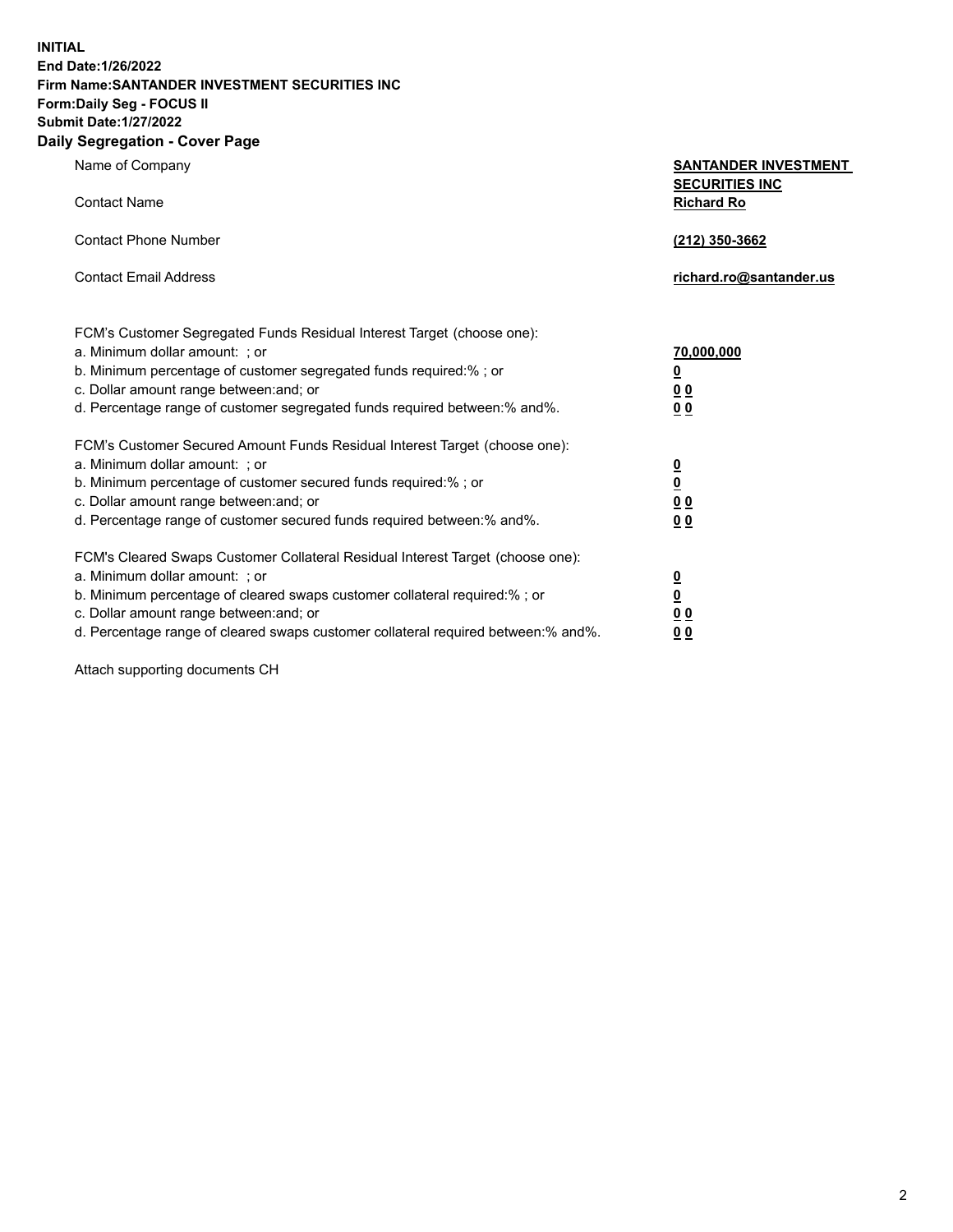## **INITIAL End Date:1/26/2022 Firm Name:SANTANDER INVESTMENT SECURITIES INC Form:Daily Seg - FOCUS II Submit Date:1/27/2022 Daily Segregation - Secured Amounts**

|     | Foreign Futures and Foreign Options Secured Amounts                                         |                   |
|-----|---------------------------------------------------------------------------------------------|-------------------|
|     | Amount required to be set aside pursuant to law, rule or regulation of a foreign            | $0$ [7305]        |
|     | government or a rule of a self-regulatory organization authorized thereunder                |                   |
| 1.  | Net ledger balance - Foreign Futures and Foreign Option Trading - All Customers             |                   |
|     | A. Cash                                                                                     | $0$ [7315]        |
|     | B. Securities (at market)                                                                   | $0$ [7317]        |
| 2.  | Net unrealized profit (loss) in open futures contracts traded on a foreign board of trade   | $0$ [7325]        |
| 3.  | Exchange traded options                                                                     |                   |
|     | a. Market value of open option contracts purchased on a foreign board of trade              | $0$ [7335]        |
|     | b. Market value of open contracts granted (sold) on a foreign board of trade                | $0$ [7337]        |
| 4.  | Net equity (deficit) (add lines 1. 2. and 3.)                                               | $0$ [7345]        |
| 5.  | Account liquidating to a deficit and account with a debit balances - gross amount           | $0$ [7351]        |
|     | Less: amount offset by customer owned securities                                            | 0 [7352] 0 [7354] |
| 6.  | Amount required to be set aside as the secured amount - Net Liquidating Equity              | $0$ [7355]        |
|     | Method (add lines 4 and 5)                                                                  |                   |
| 7.  | Greater of amount required to be set aside pursuant to foreign jurisdiction (above) or line | $0$ [7360]        |
|     | 6.                                                                                          |                   |
|     | FUNDS DEPOSITED IN SEPARATE REGULATION 30.7 ACCOUNTS                                        |                   |
| 1.  | Cash in banks                                                                               |                   |
|     | A. Banks located in the United States                                                       | $0$ [7500]        |
|     | B. Other banks qualified under Regulation 30.7                                              | 0 [7520] 0 [7530] |
| 2.  | Securities                                                                                  |                   |
|     | A. In safekeeping with banks located in the United States                                   | $0$ [7540]        |
|     | B. In safekeeping with other banks qualified under Regulation 30.7                          | 0 [7560] 0 [7570] |
| 3.  | Equities with registered futures commission merchants                                       |                   |
|     | A. Cash                                                                                     | $0$ [7580]        |
|     | <b>B.</b> Securities                                                                        | $0$ [7590]        |
|     | C. Unrealized gain (loss) on open futures contracts                                         | $0$ [7600]        |
|     | D. Value of long option contracts                                                           | $0$ [7610]        |
|     | E. Value of short option contracts                                                          | 0 [7615] 0 [7620] |
| 4.  | Amounts held by clearing organizations of foreign boards of trade                           |                   |
|     | A. Cash                                                                                     | $0$ [7640]        |
|     | <b>B.</b> Securities                                                                        | $0$ [7650]        |
|     | C. Amount due to (from) clearing organization - daily variation                             | $0$ [7660]        |
|     | D. Value of long option contracts                                                           | $0$ [7670]        |
|     | E. Value of short option contracts                                                          | 0 [7675] 0 [7680] |
| 5.  | Amounts held by members of foreign boards of trade                                          |                   |
|     | A. Cash                                                                                     | $0$ [7700]        |
|     | <b>B.</b> Securities                                                                        | $0$ [7710]        |
|     | C. Unrealized gain (loss) on open futures contracts                                         | $0$ [7720]        |
|     | D. Value of long option contracts                                                           | $0$ [7730]        |
|     | E. Value of short option contracts                                                          | 0 [7735] 0 [7740] |
| 6.  | Amounts with other depositories designated by a foreign board of trade                      | $0$ [7760]        |
| 7.  | Segregated funds on hand                                                                    | $0$ [7765]        |
| 8.  | Total funds in separate section 30.7 accounts                                               | $0$ [7770]        |
| 9.  | Excess (deficiency) Set Aside for Secured Amount (subtract line 7 Secured Statement         | $0$ [7380]        |
|     | Page 1 from Line 8)                                                                         |                   |
| 10. | Management Target Amount for Excess funds in separate section 30.7 accounts                 | $0$ [7780]        |
| 11. | Excess (deficiency) funds in separate 30.7 accounts over (under) Management Target          | $0$ [7785]        |
|     |                                                                                             |                   |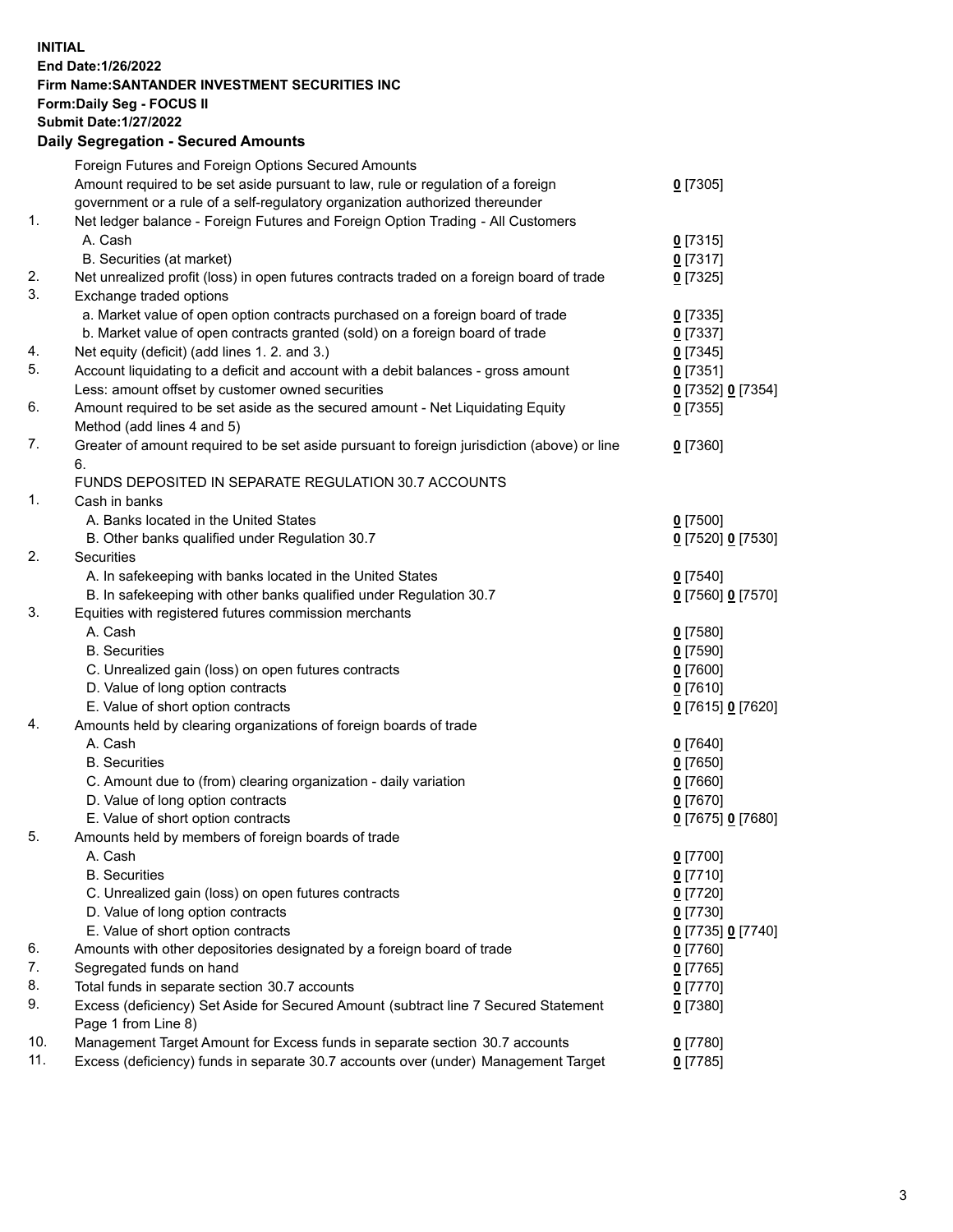| <b>INITIAL</b> |                                                                                     |                               |
|----------------|-------------------------------------------------------------------------------------|-------------------------------|
|                | End Date: 1/26/2022                                                                 |                               |
|                | Firm Name: SANTANDER INVESTMENT SECURITIES INC                                      |                               |
|                | Form: Daily Seg - FOCUS II                                                          |                               |
|                | <b>Submit Date: 1/27/2022</b>                                                       |                               |
|                | Daily Segregation - Segregation Statement                                           |                               |
|                | SEGREGATION REQUIREMENTS(Section 4d(2) of the CEAct)                                |                               |
| 1.             | Net ledger balance                                                                  |                               |
|                | A. Cash                                                                             | 2,783,607,760 [7010]          |
|                | B. Securities (at market)                                                           | $0$ [7020]                    |
| 2.             | Net unrealized profit (loss) in open futures contracts traded on a contract market  | -575,680,646 [7030]           |
| 3.             | Exchange traded options                                                             |                               |
|                | A. Add market value of open option contracts purchased on a contract market         | 113,585,939 [7032]            |
|                | B. Deduct market value of open option contracts granted (sold) on a contract market | -40,693,396 [7033]            |
| 4.             | Net equity (deficit) (add lines 1, 2 and 3)                                         | 2,280,819,657 [7040]          |
| 5.             | Accounts liquidating to a deficit and accounts with                                 |                               |
|                | debit balances - gross amount                                                       | $0$ [7045]                    |
|                | Less: amount offset by customer securities                                          | 0 [7047] 0 [7050]             |
| 6.             | Amount required to be segregated (add lines 4 and 5)                                | 2,280,819,657 [7060]          |
|                | FUNDS IN SEGREGATED ACCOUNTS                                                        |                               |
| 7.             | Deposited in segregated funds bank accounts                                         |                               |
|                | A. Cash                                                                             | 312,783,522 [7070]            |
|                | B. Securities representing investments of customers' funds (at market)              | $0$ [7080]                    |
|                | C. Securities held for particular customers or option customers in lieu of cash (at | $0$ [7090]                    |
|                | market)                                                                             |                               |
| 8.             | Margins on deposit with derivatives clearing organizations of contract markets      |                               |
|                | A. Cash                                                                             | 2,048,048,645 [7100]          |
|                | B. Securities representing investments of customers' funds (at market)              | $0$ [7110]                    |
|                | C. Securities held for particular customers or option customers in lieu of cash (at | $0$ [7120]                    |
|                | market)                                                                             |                               |
| 9.             | Net settlement from (to) derivatives clearing organizations of contract markets     | -81,106,452 <sup>[7130]</sup> |
| 10.            | Exchange traded options                                                             |                               |
|                | A. Value of open long option contracts                                              | 113,585,939 [7132]            |
|                | B. Value of open short option contracts                                             | <u>-40,693,396</u> [7133]     |
| 11.            | Net equities with other FCMs                                                        |                               |
|                | A. Net liquidating equity                                                           | $0$ [7140]                    |
|                | B. Securities representing investments of customers' funds (at market)              | $0$ [7160]                    |
|                | C. Securities held for particular customers or option customers in lieu of cash (at | $0$ [7170]                    |
|                | market)                                                                             |                               |
| 12.            | Segregated funds on hand                                                            | $0$ [7150]                    |
| 13.            | Total amount in segregation (add lines 7 through 12)                                | 2,352,618,258 [7180]          |
| 14.            | Excess (deficiency) funds in segregation (subtract line 6 from line 13)             | 71,798,601 [7190]             |
| 15.            | Management Target Amount for Excess funds in segregation                            | 70,000,000 [7194]             |
| 16.            | Excess (deficiency) funds in segregation over (under) Management Target Amount      | 1,798,601 [7198]              |
|                | Excess                                                                              |                               |